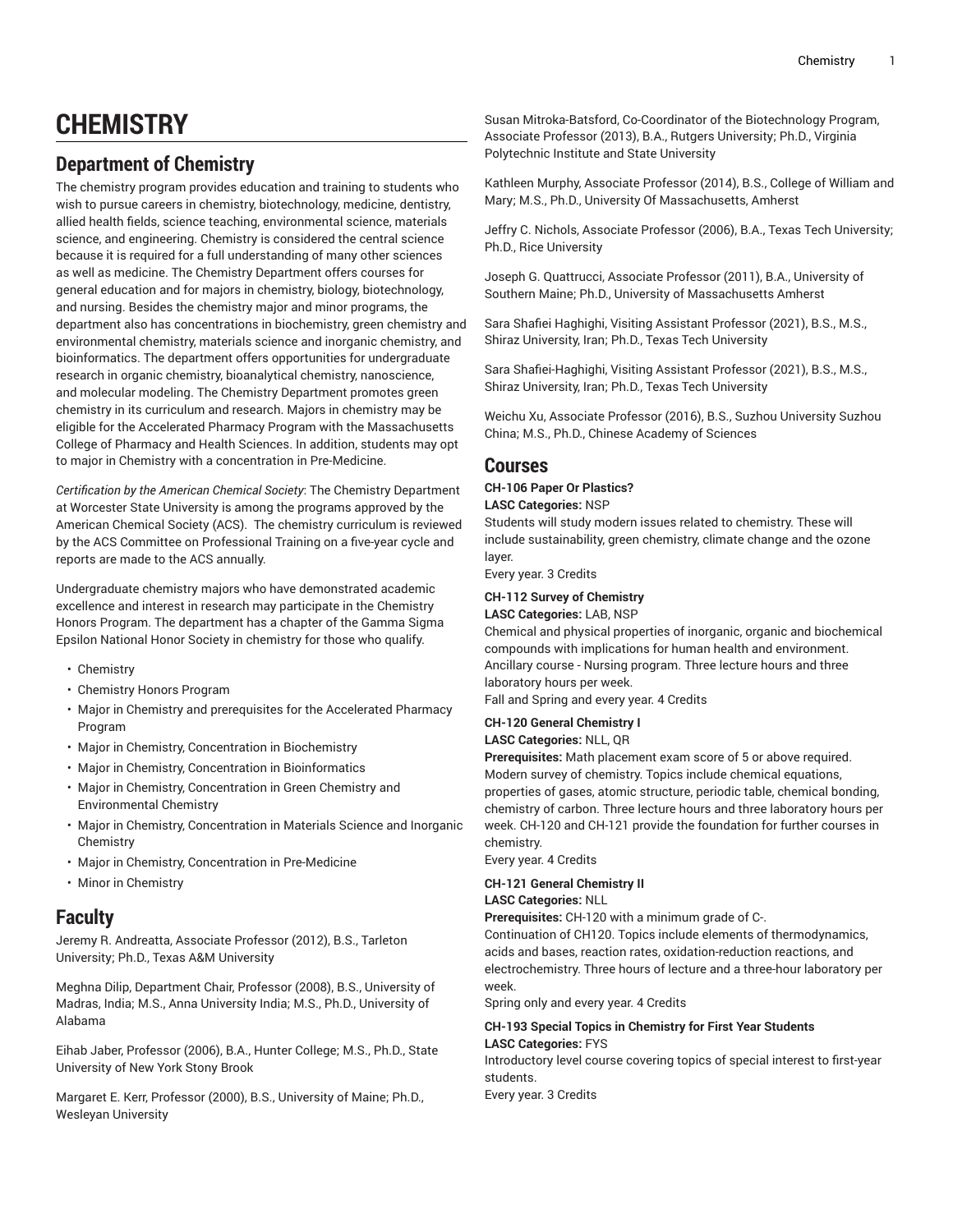#### **CH-201 Organic Chemistry I (lecture)**

**Prerequisites:** CH-120 and CH-121 with a C- or above. Structure, reactions, mechanisms, and stereochemistry of the alkanes, alkenes, alkynes, dienes, alkyl halides. Introduction to aromatic chemistry. Every year. 3 Credits

#### **CH-202 Organic Chemistry II (lecture)**

**Prerequisites:** CH-201 with a C- or above.

Continuation of CH-201. Reactions and mechanisms of aromatic chemistry; structures and reactions of alcohols, ethers, carboxylic acids, aldhydes, ketones. Every year. 3 Credits

# **CH-203 Organic Chemistry Laboratory I**

#### **LASC Categories:** NLL

**Prerequisites or Corequisite:** CH-201 with a C- or above. Techniques of preparation, purification, and identification of aliphatic compounds. One four- hour laboratory per week. Every year. 2 Credits

#### **CH-204 Organic Chemistry Laboratory II LASC Categories:** NLL

#### **Prerequisites:** CH-203 with a C- or above.

**Prerequisites or Corequisite:** Corequisite: CH-202 (C- or better) Application of basic and more advanced techniques to increasingly complicated synthetic problems. One four-hour laboratory per week. Every year. 2 Credits

#### **CH-210 Chemical Analysis: an Introduction to Modern Methods LASC Categories:** NLL, WAC

**Prerequisites:** CH-120, CH-121 (minimum grade C-), and EN-102. Introduction to modern methods of chemical analysis including gravimetry, acid-base and redox titrations, potentiometry, UV-visible and atomic absorption spectrophotometry, and gas and HPLC chromatography. Three lecture hours and four laboratory hours per week. Every year. 5 Credits

# **CH-250 Instrumental Technology for Forensic Analysis**

**LASC Categories:** NSP, QAC, NLL

**Prerequisites:** CH-120 and CH-121, minimum grade C- or take CH-112, minimum grade C-.

Introduction to instrumental techniques used to analyze crime scene evidence. Includes HPLC, IR spectrometry, Atomic spectroscopy, and GC-MS. Three lecture hours and three lab hours per week. Other or on demand. 4 Credits

#### **CH-260 Chemistry Literature Seminar**

**Prerequisites:** CH-201 and CH-203

This course will serve to provide a foundation for chemistry majors in searching, evaluating, and using up-to-date chemical literature resources. Additionally, students will gain first-hand experience in scientific word processing, production of presentations (posters and slide shows), presentation (written and oral) scientific data, and chemical drawing software. This course will also introduce students to the wide variety of career and post-bachelor degree opportunities for chemists in addition to the different fields of chemistry (organic, inorganic, biochemistry, physical, analytical, etc.).

Spring only and every year. 1 Credit

#### **CH-290 Ind Study: Chemistry**

Students will be introduced to the concepts of laboratory research through involvement in an original research project. Fall and Spring and every year. 1-6 Credits

#### **CH-301 Physical Chemistry I (Lecture Only)**

**Prerequisites:** CH-120, CH-121, MA-200, MA-201, PY-241, and PY-242 with a C- or above.

Study of quantum theory, chemical bonding, spectroscopy, molecular structure, and computational molecular modeling. Three lecture hours per week.

Every year. 3 Credits

#### **CH-302 Physical Chemistry II (Lecture Only)**

**Prerequisites:** CH-301 with a grade of C- or better. Continuation of CH-301. Study of first, second, and third laws of thermodynamics, and of chemical solution, and phase equilibria. Three lecture hours per week.

Every year. 3 Credits

#### **CH-303 Physical Chemistry Laboratory I LASC Categories:** NLL

**Prerequisites or Corequisite:** CH-301 with a C- or above.

Laboratory deals with methods of physical measurement of chemical systems and their application to the determination of molecular structure, spectroscopy and thermodynamic data. One four-hour laboratory per week, lecture is CH301.

Other or on demand. 2 Credits

#### **CH-320 Environmental Chemistry**

#### **LASC Categories:** NLL

**Prerequisites:** CH-120 and CH-121 with a C- or above.

Chemistry of the atmosphere, soil, and natural water systems, air and water pollution, water treatment, hazardous wastes and pollution control. Lab techniques including sampling and analysis of environmental media. Lecture 3 hours per week and Lab will meet once a week for 3 hours. Fall only and every year. 4 Credits

#### **CH-330 Environmental Toxicology**

**Prerequisites:** CH-201 or CH-320 with a C- or above.

Topics include the pharmacological and biochemical properties of toxins and the effects of toxins on human health, including the assessment of risk(s).

Every 2-3 years. 3 Credits

#### **CH-335 Green Chemistry**

**Prerequisites:** CH-201 or CH-320 with a C- or above.

This course will provide an understanding of the fundamentals of green chemical design that either eliminates or reduces the use or generation of hazardous substances. Three hours of lecture/lab per week. Every 2-3 years. 3 Credits

#### **CH-340 Advanced Inorganic Chemistry**

**Prerequisites:** CH-120, CH-121, CH-201, or CH-202, with a C- or above. CH-301 recommended.

This course is a survey of the chemistry of the inorganic elements, focusing on the relationship between electronic structure, physical properties, and reactivity across the periodic table. Every 2-3 years. 3 Credits

#### **CH-350 Medicinal Chemistry**

**Prerequisites:** CH-201 and CH-202 with a C- or above.

A study of how drugs work and the science and technology of modern drug discovery illustrated with case histories. Three lecture hours per week.

Every 2-3 years. 3 Credits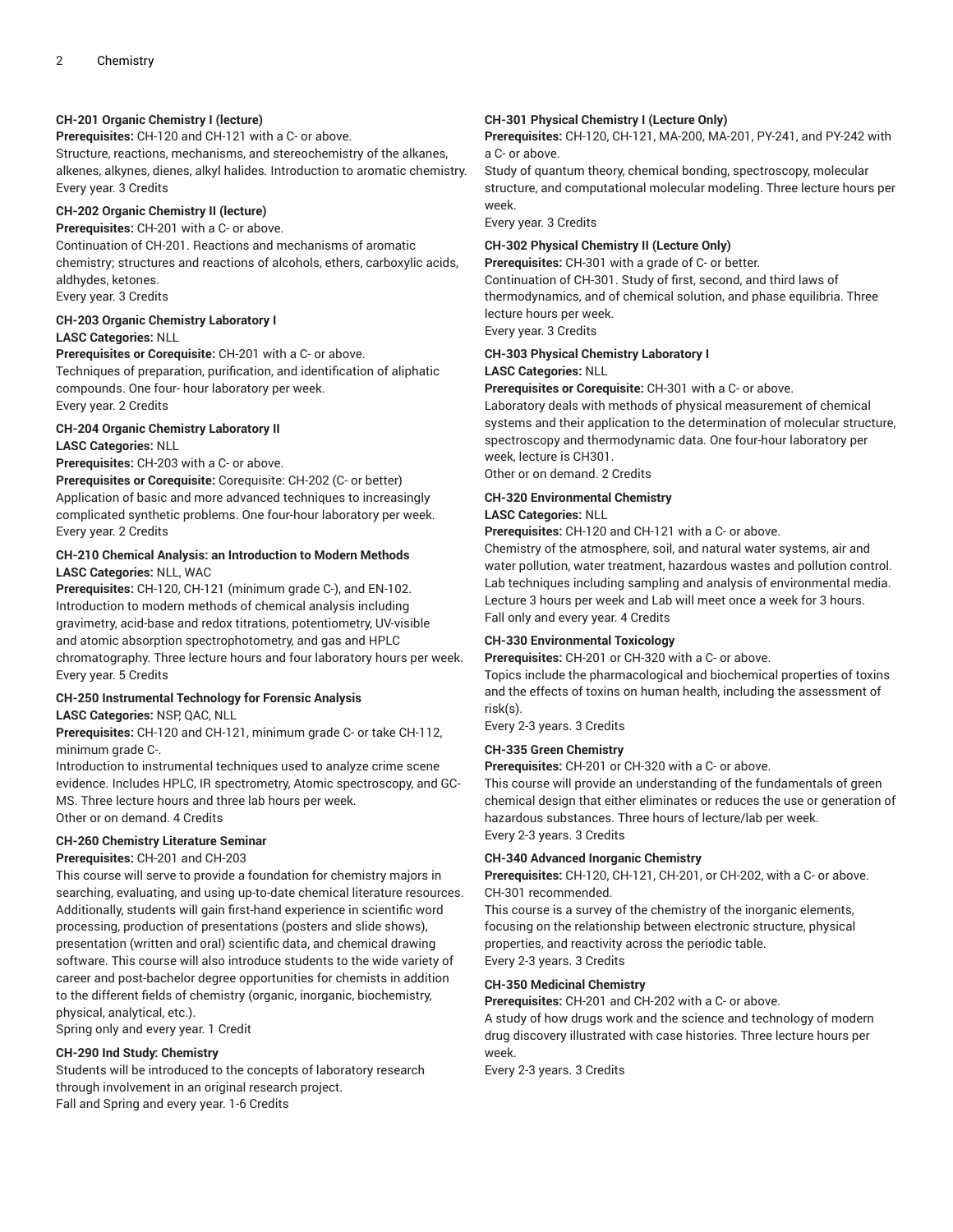#### **CH-355 Molecular Pharmacology**

**Prerequisites:** CH-201, CH-202, BI-141, with a C- or above. **Prerequisites or Corequisite:** CH-410, with a C- or above. Course examines the interdisciplinary science of pharmacology from a chemical perspective. Topics include pharmacotherapeutics, pharmacokinetics, pharmacodynamics, pharmacognosy, pharmacy and toxicology. Three lecture hours per week.

Every 2-3 years. 3 Credits

#### **CH-360 Introduction to Materials Science**

**Prerequisites:** CH-120, CH-121 and either PY-221 and PY-222 or PY-241 and PY-242 with a C- or above.

Physical structure of solids. Electrical, magnetics, thermal, and optical properties of solids, liquids, and soft matter. Structure-property relationships in materials.

Every year. 3 Credits

#### **CH-370 Introduction to Nuclear Science**

**Prerequisites:** CH-120, CH-121, MA-200, and either PY-221 and PY-222 or PY-241 and PY-242 with a C- or above.

Fundamentals of nuclear science. Topics include nuclear structure and forces, radioactive decays, nuclear reactions, and modern applications. Every 2-3 years. 3 Credits

#### **CH-402 Advanced Organic Chemistry**

**Prerequisites:** CH-202 and CH-204 with a C- or above.

This advanced organic chemistry course will continue the study of synthetic organic reactions and mechanisms: stereochemical features including conformation and stereoelectronic effects; reaction dynamics and special reactive intermediates. It is a course built on the foundation of Organic Chemistry I & II and is appropriate for upperlevel undergraduates. This course will also be an immersive overview of organic reactivity, the use and synthetic manipulations of functional groups, and total synthesis tactics.

Alternating and other or on demand. 3 Credits

#### **CH-408 Directed Study: Chemistry**

Directed study offers students, who because of unusual circumstances may be unable to register for a course when offered, the opportunity to complete an existing course with an established syllabus under the direction and with agreement from a faculty member. 3-4 Credits

#### **CH-410 Biochemistry I**

#### **LASC Categories:** NLL

**Prerequisites:** CH-201 with a C- or above.

The chemistry of proteins, nucleic acids, carbohydrates, and lipids; enzymes, biological oxidations; and correlations in intermediary metabolism. Three hours of lecture and a three- hour laboratory per week. Every year. 4 Credits

#### **CH-411 Biochemistry II**

**Prerequisites:** CH-410 or BI-410 with a C- or above. The generation and storage of metabolic energy; biosynthesis of macromolecular precursors, DNA, RNA, and protein; and biochemical regulation. Three hours of lecture per week. Every 2-3 years. 3 Credits

#### **CH-435 Advanced Laboratory Experience LASC Categories:** LAB

**Prerequisites:** CH-204 and CH-210 and CH-303 CH-303 with a C- or above. Problem based laboratory class that incorporates topics from the various disciplines within chemistry. This course requires laboratory skills learned in previous lab courses. Students will devise and execute their own experiments associated with the topics being covered. This course is intended to provide a more realistic approach to solving research type problems. With guidance from the instructors, students will bring their project to completion and present their findings. Spring only and every 2-3 years. 2 Credits

**CH-440 Organometallics for Organic Synthesis**

**Prerequisites:** CH-201 CH-201 with a C- or above.

Have you ever wondered about the elements below carbon on the periodic table that we never talk about in organic chemistry? Now is your chance to learn about the transition metals and the role they play in organic synthesis. We will learn about organometallic complexes and how they are used in modern industrial processes. Knowledge of 18 electron complexes, ligand types, and organometallic mechanisms will allow us to study catalysis and its role in the manufacture of modern commodity products such as polymers, pharmaceuticals, and fine chemical precursors.

Fall only and every 2-3 years. 3 Credits

#### **CH-450 Computational Chemistry**

**Prerequisites:** CH-301 with a C- or above.

Modern theoretical methods used in studying molecular structure, bonding, and reactivity. Application of these theories to various chemical systems.

Every 2-3 years. 3 Credits

#### **CH-455 Special Topics in Chemistry**

Exploration of frontier areas of chemistry, including chemical kinetics, quantum chemistry, polymers, spectroscopy, materials science, environmental bioinorganic and medicinal bioinorganic and medicinal chemistry. Prerequisites: 18 credits in Chemistry and consent of Department.

Every 2-3 years. 3-4 Credits

#### **CH-470 Instrumental Analysis**

#### **LASC Categories:** NLL

**Prerequisites:** CH-120, CH-121, and CH-210 or CH-301 with a C- or above. Advanced level survey of instrumental methods of separation and analysis including spectrophotometry, potentiometry, polarography, and chromatography. Laboratories are project-oriented. Two lecture hours and six laboratory hours per week.

Every 2-3 years. 4 Credits

#### **CH-475 Chemistry Seminar LASC Categories:** CAP

**Prerequisites:** CH-260 and 25 credits in Chemistry.

Contemporary developments in chemistry, review of technical literature in both print and electronic format, preparation and presentation of technical paper. [Prerequisite: Successful completion of 25 Chemistry credits or special permission of instructor.] Every year. 1 Credit

#### **CH-480 Internship: Chemistry**

Project completed at an institution other than Worcester State by a student with a non-Worcester State sponsor and Worcester State liaison. Every year. 1-6 Credits